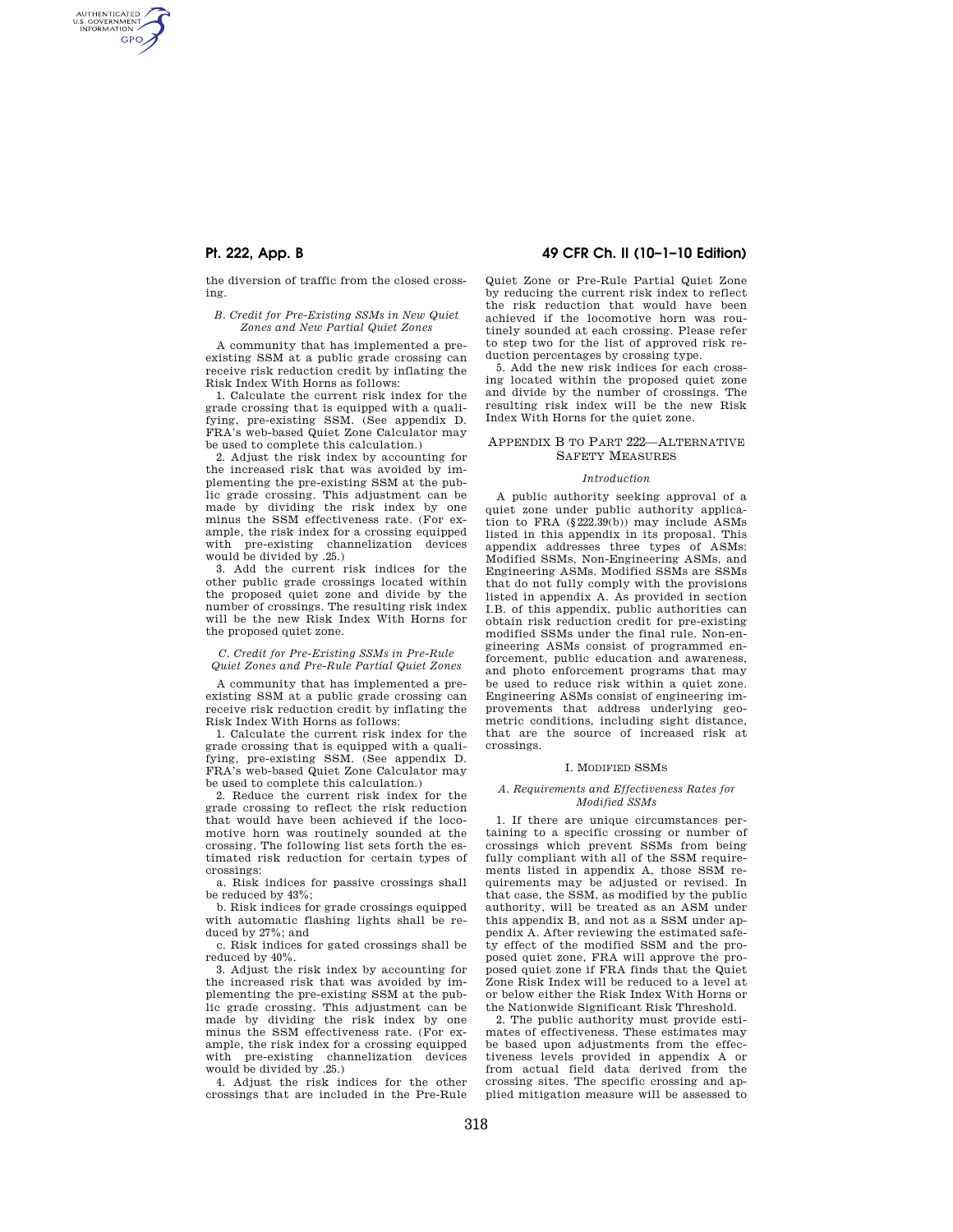## Federal Railroad Administration, DOT **Pr. 222, App. B**

determine the effectiveness of the modified SSM. FRA will continue to develop and make available effectiveness estimates and data from experience under the final rule.

3. If one or more of the requirements associated with an SSM as listed in appendix A is revised or deleted, data or analysis supporting the revision or deletion must be provided to FRA for review. The following engineering types of ASMs may be included in a proposal for approval by FRA for creation of a quiet zone: (1) Temporary Closure of a Public Highway-Rail Grade Crossing, (2) Four-Quadrant Gate System, (3) Gates With Medians or Channelization Devices, and (4) One-Way Street With Gate(s).

*B. Credit for Pre-Existing Modified SSMs in New Quiet Zones and New Partial Quiet Zones* 

A community that has implemented a preexisting modified SSM at a public grade crossing can receive risk reduction credit by inflating the Risk Index With Horns as follows:

1. Calculate the current risk index for the grade crossing that is equipped with a preexisting modified SSM. (See appendix D. FRA's web-based Quiet Zone Calculator may be used to complete this calculation.)

2. Obtain FRA approval of the estimated effectiveness rate for the pre-existing modified SSM. Estimated effectiveness rates may be based upon adjustments from the SSM effectiveness rates provided in appendix A or actual field data derived from crossing sites.

3. Adjust the risk index by accounting for the increased risk that was avoided by implementing the pre-existing modified SSM at the public grade crossing. This adjustment can be made by dividing the risk index by one minus the FRA-approved modified SSM effectiveness rate.

4. Add the current risk indices for the other public grade crossings located within the proposed quiet zone and divide by the number of crossings. The resulting risk index will be the new Risk Index With Horns for the proposed quiet zone.

#### *C. Credit for Pre-Existing Modified SSMs in Pre-Rule Quiet Zones and Pre-Rule Partial Quiet Zones*

A community that has implemented a preexisting modified SSM at a public grade crossing can receive risk reduction credit by inflating the Risk Index With Horns as follows:

1. Calculate the current risk index for the grade crossing that is equipped with a preexisting modified SSM. (See appendix D. FRA's web-based Quiet Zone Calculator may be used to complete this calculation.)

2. Reduce the current risk index for the grade crossing to reflect the risk reduction that would have been achieved if the locomotive horn was routinely sounded at the crossing. The following list sets forth the estimated risk reduction for certain types of crossings:

a. Risk indices for passive crossings shall be reduced by 43%;

b. Risk indices for grade crossings equipped with automatic flashing lights shall be reduced by 27%; and

c. Risk indices for gated crossings shall be reduced by 40%.

3. Obtain FRA approval of the estimated effectiveness rate for the pre-existing modified SSM. Estimated effectiveness rates may be based upon adjustments from the SSM effectiveness rates provided in appendix A or actual field data derived from crossing sites.

4. Adjust the risk index by accounting for the increased risk that was avoided by implementing the pre-existing modified SSM at the public grade crossing. This adjustment can be made by dividing the risk index by one minus the FRA-approved modified SSM effectiveness rate.

5. Adjust the risk indices for the other crossings that are included in the Pre-Rule Quiet Zone or Pre-Rule Partial Quiet Zone by reducing the current risk index to reflect the risk reduction that would have been achieved if the locomotive horn was routinely sounded at each crossing. Please refer to step two for the list of approved risk reduction percentages by crossing type.

6. Add the new risk indices for each crossing located within the proposed quiet zone and divide by the number of crossings. The resulting risk index will be the new Risk Index With Horns for the quiet zone.

### II. NON-ENGINEERING ASMS

A. The following non-engineering ASMs may be used in the creation of a Quiet Zone: (The method for determining the effectiveness of the non-engineering ASMs, the implementation of the quiet zone, subsequent monitoring requirements, and dealing with an unacceptable effectiveness rate is provided in paragraph B.)

1. *Programmed Enforcement:* Community and law enforcement officials commit to a systematic and measurable crossing monitoring and traffic law enforcement program at the public highway-rail grade crossing, alone or in combination with the Public Education and Awareness ASM.

*Required:* 

a. Subject to audit, a statistically valid baseline violation rate must be established through automated or systematic manual monitoring or sampling at the subject crossing(s); and

b. A law enforcement effort must be defined, established and continued along with continual or regular monitoring that provides a statistically valid violation rate that indicates the effectiveness of the law enforcement effort.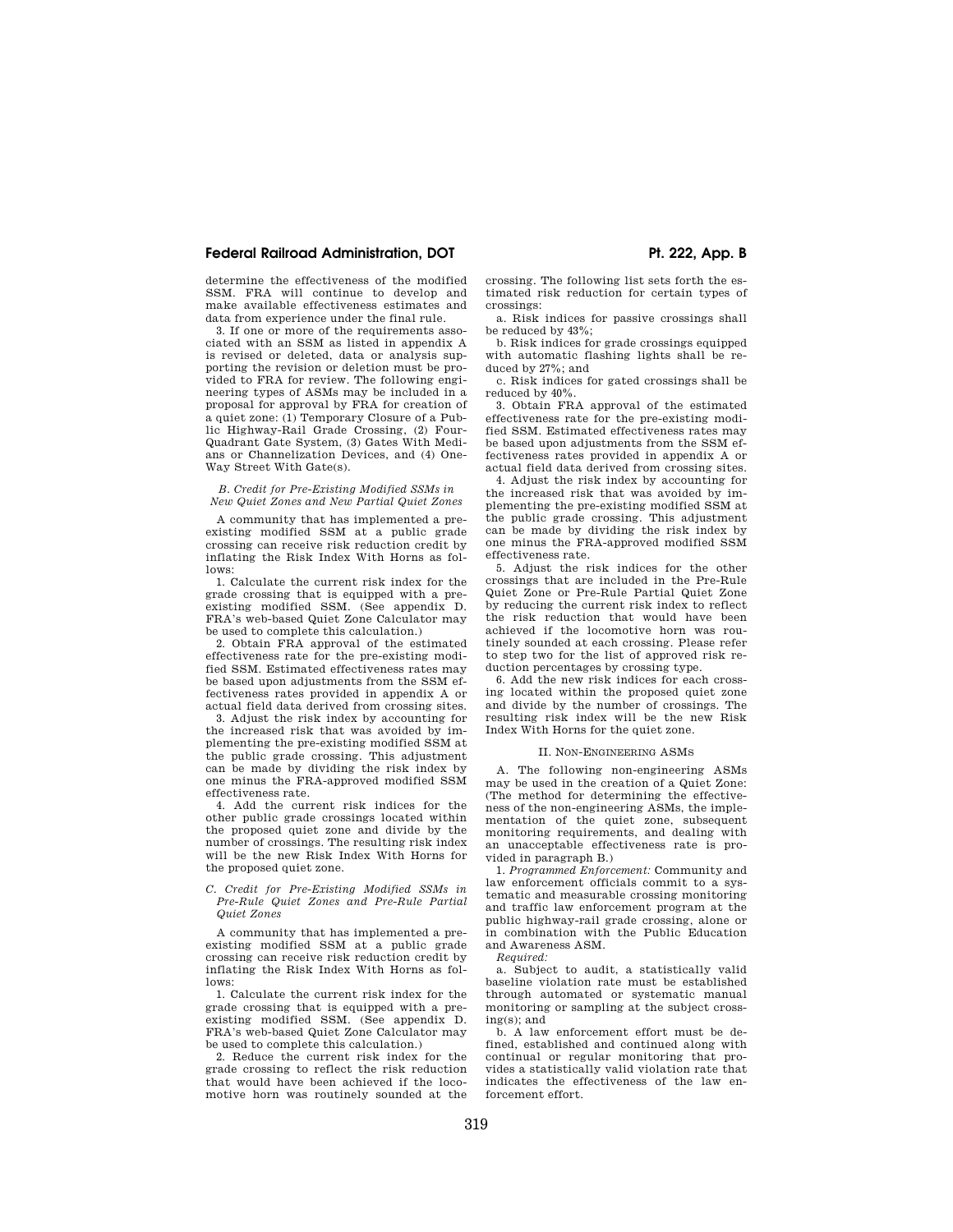c. The public authority shall retain records pertaining to monitoring and sampling efforts at the grade crossing for a period of not less than five years. These records shall be made available, upon request, to FRA as provided by 49 U.S.C. 20107.

2. *Public Education and Awareness:* Conduct, alone or in combination with programmed law enforcement, a program of public education and awareness directed at motor vehicle drivers, pedestrians and residents near the railroad to emphasize the risks associated with public highway-rail grade crossings and applicable requirements of state and local traffic laws at those crossings.

*Requirements:* 

a. Subject to audit, a statistically valid baseline violation rate must be established through automated or systematic manual monitoring or sampling at the subject crossing(s); and

b. A sustainable public education and awareness program must be defined, established and continued along with continual or regular monitoring that provides a statistically valid violation rate that indicates the effectiveness of the public education and awareness effort. This program shall be provided and supported primarily through local resources.

c. The public authority shall retain records pertaining to monitoring and sampling efforts at the grade crossing for a period of not less than five years. These records shall be made available, upon request, to FRA as provided by 49 U.S.C. 20107.

3. *Photo Enforcement:* This ASM entails automated means of gathering valid photographic or video evidence of traffic law violations at a public highway-rail grade crossing together with follow-through by law enforcement and the judiciary.

*Requirements:* 

a. State law authorizing use of photographic or video evidence both to bring charges and sustain the burden of proof that a violation of traffic laws concerning public highway-rail grade crossings has occurred, accompanied by commitment of administrative, law enforcement and judicial officers to enforce the law;

b. Sanction includes sufficient minimum fine (e.g., \$100 for a first offense, ''points'' toward license suspension or revocation) to deter violations;

c. Means to reliably detect violations (e.g., loop detectors, video imaging technology);

d. Photographic or video equipment deployed to capture images sufficient to document the violation (including the face of the driver, if required to charge or convict under state law).

NOTE: This does not require that each crossing be continually monitored. The objective of this option is deterrence, which may be accomplished by moving photo/video equipment among several crossing locations,

## **Pt. 222, App. B 49 CFR Ch. II (10–1–10 Edition)**

as long as the motorist perceives the strong possibility that a violation will lead to sanctions. Each location must appear identical to the motorist, whether or not surveillance equipment is actually placed there at the particular time. Surveillance equipment should be in place and operating at each crossing at least 25 percent of each calendar quarter.

e. Appropriate integration, testing and maintenance of the system to provide evidence supporting enforcement;

f. Public awareness efforts designed to reinforce photo enforcement and alert motorists to the absence of train horns;

g. Subject to audit, a statistically valid baseline violation rate must be established through automated or systematic manual monitoring or sampling at the subject crossing(s); and

h. A law enforcement effort must be defined, established and continued along with continual or regular monitoring.

i. The public authority shall retain records pertaining to monitoring and sampling efforts at the grade crossing for a period of not less than five years. These records shall be made available, upon request, to FRA as provided by 49 U.S.C. 20107.

B. The effectiveness of an ASM will be determined as follows:

1. Establish the quarterly (three months) baseline violation rates for each crossing in the proposed quiet zone.

a. A violation in this context refers to a motorist not complying with the automatic warning devices at the crossing (not stopping for the flashing lights and driving over the crossing after the gate arms have started to descend, or driving around the lowered gate arms). A violation does not have to result in a traffic citation for the violation to be considered.

b. Violation data may be obtained by any method that can be shown to provide a statistically valid sample. This may include the use of video cameras, other technologies (e.g., inductive loops), or manual observations that capture driver behavior when the automatic warning devices are operating.

c. If data is not collected continuously during the quarter, sufficient detail must be provided in the application in order to validate that the methodology used results in a statistically valid sample. FRA recommends that at least a minimum of 600 samples (one sample equals one gate activation) be collected during the baseline and subsequent quarterly sample periods.

d. The sampling methodology must take measures to avoid biases in their sampling technique. Potential sampling biases could include: Sampling on certain days of the week but not others; sampling during certain times of the day but not others; sampling immediately after implementation of an ASM while the public is still going through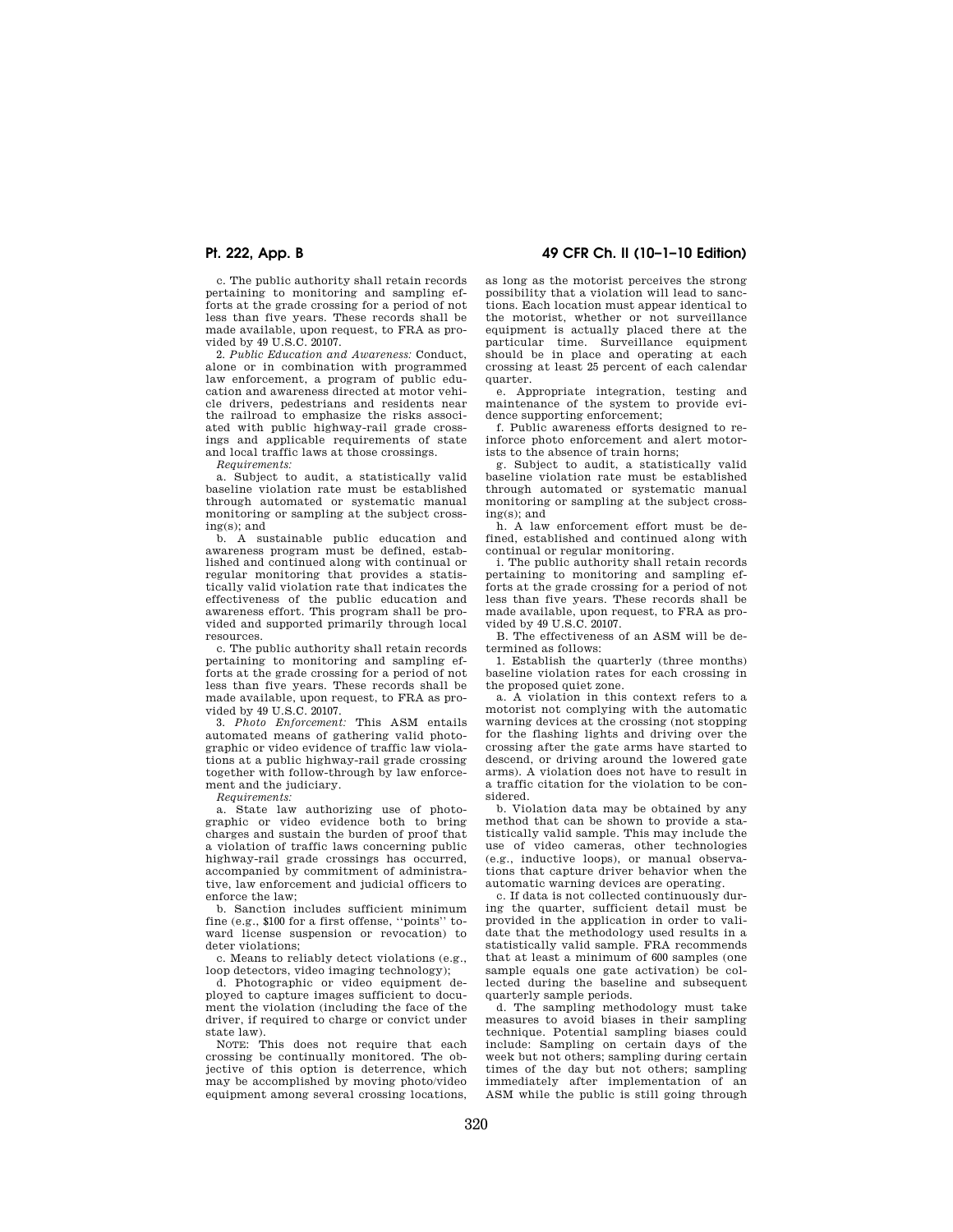## Federal Railroad Administration, DOT **Ph. 222, App. B Ph. 222, App. B**

an adjustment period; or applying one sample method for the baseline rate and another for the new rate.

e. The baseline violation rate should be expressed as the number of violations per gate activations in order to normalize for unequal gate activations during subsequent data collection periods.

f. All subsequent quarterly violation rate calculations must use the same methodology as stated in this paragraph unless FRA authorizes another methodology.

2. The ASM should then be initiated for each crossing. Train horns are still being sounded during this time period.

3. In the calendar quarter following initiation of the ASM, determine a new quarterly violation rate using the same methodology as in paragraph (1) above.

4. Determine the violation rate reduction for each crossing by the following formula:

Violation rate reduction  $=$  (new rate  $-$  baseline rate)/baseline rate

5. Determine the effectiveness rate of the ASM for each crossing by multiplying the violation rate reduction by .78.

6. Using the effectiveness rates for each grade crossing treated by an ASM, determine the Quiet Zone Risk Index. If and when the Quiet Zone Risk Index for the proposed quiet zone has been reduced to a level at, or below, the Risk Index With Horns or the Nationwide Significant Risk Threshold, the public authority may apply to FRA for approval of the proposed quiet zone. Upon receiving written approval of the quiet zone application from FRA, the public authority may then proceed with notifications and implementation of the quiet zone.

7. Violation rates must be monitored for the next two calendar quarters and every second quarter thereafter. If, after five years from the implementation of the quiet zone, the violation rate for any quarter has never exceeded the violation rate that was used to determine the effectiveness rate that was approved by FRA, violation rates may be monitored for one quarter per year.

8. In the event that the violation rate is ever greater than the violation rate used to determine the effectiveness rate that was approved by FRA, the public authority may continue the quiet zone for another quarter. If, in the second quarter the violation rate is still greater than the rate used to determine the effectiveness rate that was approved by FRA, a new effectiveness rate must be calculated and the Quiet Zone Risk Index recalculated using the new effectiveness rate. If the new Quiet Zone Risk Index indicates that the ASM no longer fully compensates for the lack of a train horn, or that the risk level is equal to, or exceeds the National Significant Risk Threshold, the procedures for dealing with unacceptable effectiveness after

establishment of a quiet zone should be followed.

### III. ENGINEERING ASMS

A. Engineering improvements, other than modified SSMs, may be used in the creation of a Quiet Zone. These engineering improvements, which will be treated as ASMs under this appendix, may include improvements that address underlying geometric conditions, including sight distance, that are the source of increased risk at the crossing.

B. The effectiveness of an Engineering ASM will be determined as follows:

1. Establish the quarterly (three months) baseline violation rate for the crossing at which the Engineering ASM will be applied.

a. A violation in this context refers to a motorist not complying with the automatic warning devices at the crossing (not stopping for the flashing lights and driving over the crossing after the gate arms have started to descend, or driving around the lowered gate arms). A violation does not have to result in a traffic citation for the violation to be considered.

b. Violation data may be obtained by any method that can be shown to provide a statistically valid sample. This may include the use of video cameras, other technologies (e.g. inductive loops), or manual observations that capture driver behavior when the automatic warning devices are operating.

c. If data is not collected continuously during the quarter, sufficient detail must be provided in the application in order to validate that the methodology used results in a statistically valid sample. FRA recommends that at least a minimum of 600 samples (one sample equals one gate activation) be collected during the baseline and subsequent quarterly sample periods.

d. The sampling methodology must take measures to avoid biases in their sampling technique. Potential sampling biases could include: Sampling on certain days of the week but not others; sampling during certain times of the day but not others; sampling immediately after implementation of an ASM while the public is still going through an adjustment period; or applying one sample method for the baseline rate and another for the new rate.

e. The baseline violation rate should be expressed as the number of violations per gate activations in order to normalize for unequal gate activations during subsequent data collection periods.

f. All subsequent quarterly violation rate calculations must use the same methodology as stated in this paragraph unless FRA authorizes another methodology.

2. The Engineering ASM should be initiated at the crossing. Train horns are still being sounded during this time period.

3. In the calendar quarter following initiation of the Engineering ASM, determine a